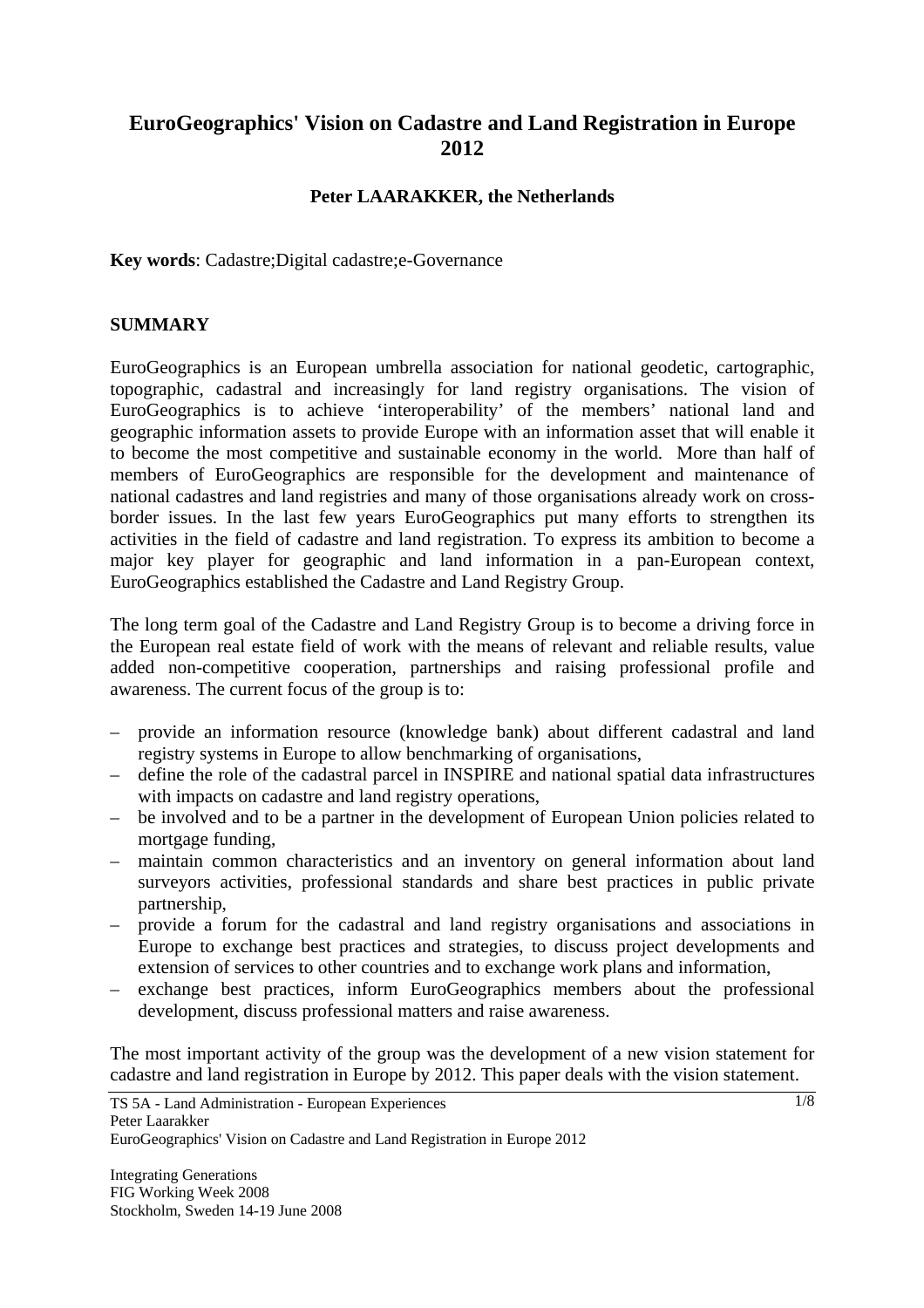# **EuroGeographics' Vision on Cadastre and Land Registration in Europe 2012**

## **Peter LAARAKKER, the Netherlands**

#### **1. BACKGROUND**

More than 30 EuroGeographics members are responsible for the development and maintenance of national cadastres and land registries. This responsibility requires many of them to work on cross-border issues. EuroGeographics is committed to the effective coordination and representation of the issues which impact on and arise from cadastral and land registry activities.

The EuroGeographics Cadastre and Land Registry Group provides a focus for these activities within the broader Association's remit.

The goal of the Cadastre and Land Registry Group is to act as a driving force in the European real estate field of work through the sharing of knowledge and a programme of relevant project work. We are committed to doing this through non-competitive cooperation, partnerships and by raising professional profile and awareness.

The aims for the Cadastral and Land Registry organisations is encapsulated in this vision statement. It has been widely discussed in many meetings in collaboration with the PCC and has been approved by both organisations during 2007.

The vision statement was prepared by a team of EuroGeographics' professionals: Peter Laarakker (Chair), the Netherlands, Bozena Lipej, Slovenia, Helge Onsrud, Norway, Saulius Urbanas, Lithuania and Wilhelm Zeddies, Germany.

*"The Cadastre and Land registry organisations of Europe will provide state of the art services to the Real Property and land information market within the e-government framework by co-operating in the building of national and European Spatial Data Infrastructures."* 

#### **2. RATIONALE**

Cadastral and real property information and other information produced and distributed by Cadastre and Land Registry organisations is an integral part of national and European spatial data infrastructures. The organisations responsible for real property registration and information are faced with huge challenges resulting from technical developments world wide and from the political changes taking place across Europe. More and more legislation produced by the European Union is affecting the work of Cadastre and Land Registry organisations. To provide a focus for these organisations strategies, in response to these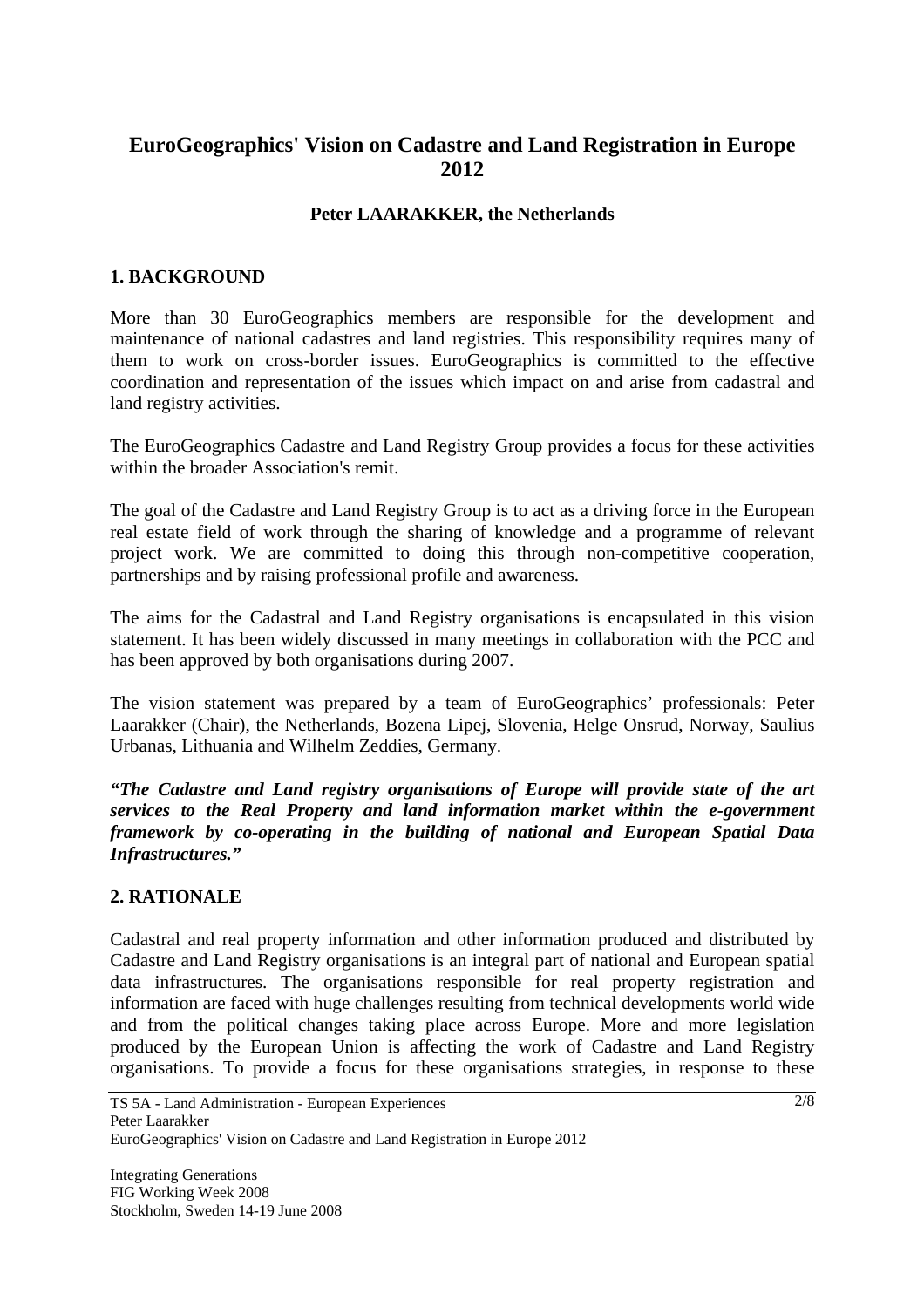challenges, the Vision Statement was prepared. It may also be used in the external communication of the Cadastre and Land Registry organisations intent to their stakeholders, including national and European institutions.

Cadastral and real property information is required by the INSPIRE directive that creates obligations to the Member States to create access to national spatial data infrastructures. The European Union is also developing its policies for an open mortgage market in Europe which is crucial to facilitate the single financial market. Cross Border real property transactions are increasing rapidly in Europe. In some regions a considerable amount of real property sales are with non-resident purchasers or professional investors. The White Paper on Mortgage Credit in the EU issued in December 2007 makes clear the Commissions ambition regarding the access to and availability of cadastral information in relation to mortgaging.

In parallel with this the European Union and national governments are developing policies for e-government. Cadastre and Land Registry organisations throughout Europe must respond to this and the fast technical developments and market demands which stimulate e-commerce.

This Vision Statement sets out an ambitious vision for the services which European Cadastre and Land Registry organisations should provide to private and public users. It will help them maintain their role as providers of essential information and services to the real property market, as well as meeting the wider needs of the market, both public and private, within national and European SDIs.

The Vision Statement looks some five years ahead setting the targets for 2012. Cadastre and Land Registry organisations recognise the fact that they have different mandates and operate on different economic models and that their state of development differs. This means that not every organisation can achieve the status described in the vision by 2012. Whilst national policies must be respected the Cadastre and Land Registry organisations recognise the way ahead laid down in this vision.

Cadastre is a type of land information system that records parcels of land. It includes juridical, fiscal, land-use and multi purpose cadastres. The Land Registry contains information about legal rights to real property objects, such as information about ownership, servitudes and mortgages. The two registers are organised in different ways throughout Europe. It is a trend that the two registers are maintained by a single organisation operating a combined database, but many countries have separate organisations and separate databases for the two types of real property information.

In the past many international organisations have been active to formulate the principles and benefits of cadastre and land registration or to describe the future of these functions. International Federation of Surveyors has formulated its 'Cadastre 2014', the UN Working Party on Land Administration its 'Guidelines' and the Permanent Committee on Cadastre its 'Statement on Cadastre'. The EuroGeographics Vision Statement on Cadastre and Land Registration elaborates on this work and refers to the documents and websites mentioned in the references.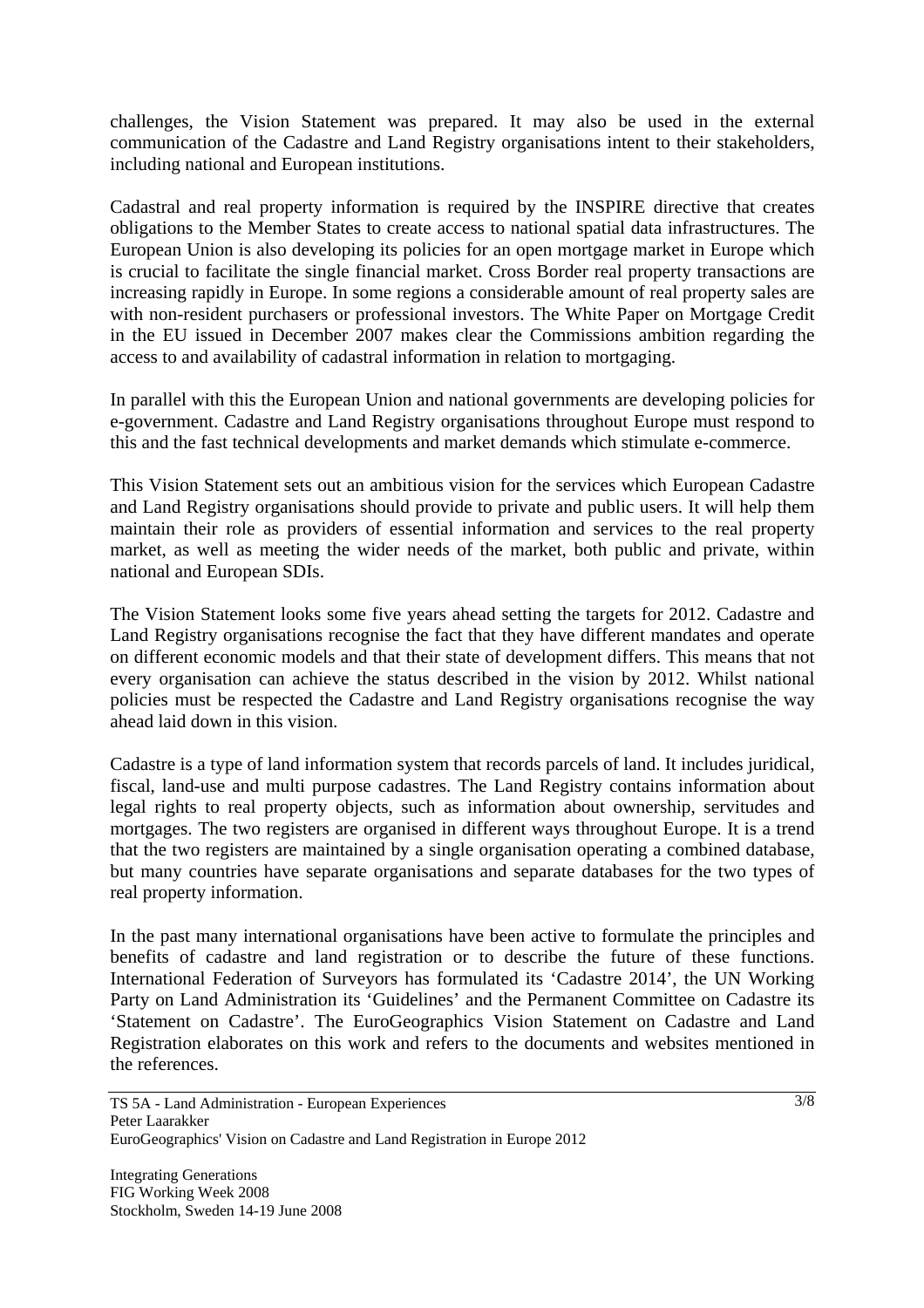Many members of EuroGeographics have contributed to the development of these visions through their involvement in these organisations. The EuroGeographics sets a framework for the development of Cadastre and Land Registry organisations in Europe in the coming years and to focus the activities of these associated organisations so that we do '*provide state of the art services to the Real Property and land information market within the e-government framework by co-operating in the building of national and European Spatial Data Infrastructures'* 

## **3**. **RECOGNISING THE TRENDS AND CHALLENGES**

#### **Emerging cross border real property markets in Europe**

The European Union plans through the Lisbon agenda to be the most competitive economy in the World. The real property market and related financial markets play an important part in the economy of the European Union. Open real property markets are vital to developing the European single market. Effective and efficient cadastral and land registration processes will significantly contribute to the objectives of the Lisbon agenda. Cadastre and Land Registry organisations recognise that they are responsible for essential services to the evolving cross border real property markets in Europe. They know they have to facilitate securing real property sales and mortgages across national boundaries by ensuring the availability of real property data across national borders.

#### **Development of national and European spatial data infrastructures**

Cadastral information is an important component of the European Spatial Data Infrastructure as defined in the INSPIRE directive. The cadastral parcel is of vital importance to this infrastructure, creating one of the 'core' reference datasets for interoperable spatial information. It creates the link between the information in the legal domain, both public restrictions and private encumbrances, as well as other information like environmental, land use, valuation, agricultural and zoning information. This information has to be interoperable with other data in the public and private sector to create an effective national (and European) Spatial Data Infrastructure.

## **Increasing needs for integrated information and services**

Cadastre and Land Registry organisations recognise the fast developments in e-government and e-commerce and that these will play an increasingly important role in real property transactions. Tomorrow's actors in the real property market will expect to find all relevant information for a real property transaction in electronic form at one place on the Internet, and that he or she is able to complete the transaction in electronic form. Relevant information needs to be integrated, being the classical cadastral and land registry information and also information on public restrictions on real property, land use zoning and environmental protection.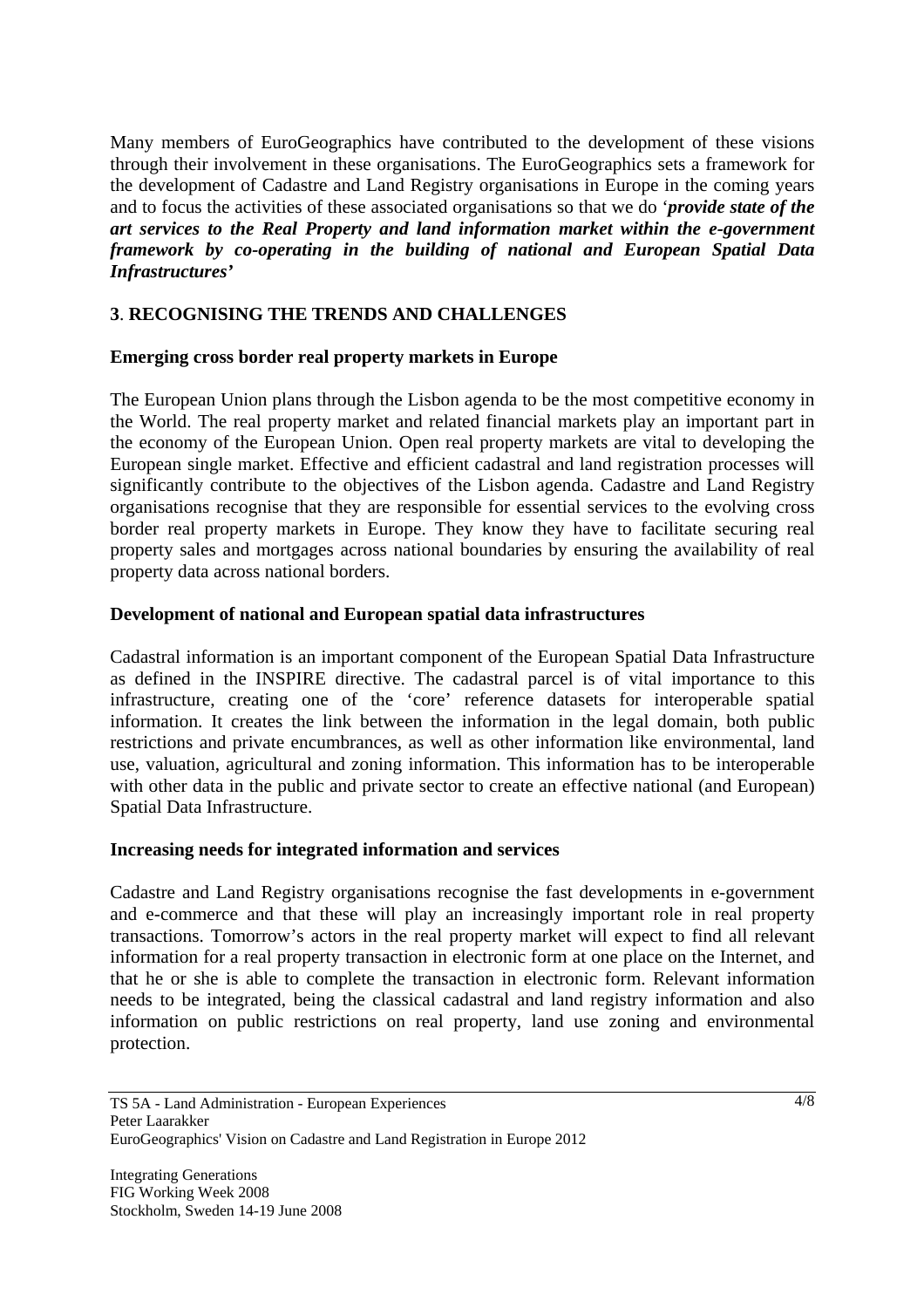## **The ever widening role of Cadastre and Land Registry organisations**

Cadastre and Land Registry organisations understand that they can fulfill an ever widening role with respect to the development of an efficient real property market. They recognise that they have to be active partners in legal and other relevant developments to fulfill their responsibilities as key service providers to the real property market as well as to other users of real property information in the public and private sector. The Cadastre and Land Registry organisations also recognise that, outside their basic obligations, they have to engage in ensuring additional services needed for efficient and secure transactions in real property, such as reliable access to real property prices.

The organisations also appreciate their important role in providing authoritative and reliable real property information to a spectrum of users in the public sector, at a national as well as on a local level. A well functioning cadastral and land registration system serves as the backbone of land administration in general. It will also play a major role in meeting land administration objectives.

Cadastre and Land Registry organisations recognise that cadastral and land registry data play an important role in spatial data infrastructures which are used for decision making and assessment of policy measures on environmental, social and economical issues. The creation of spatial data infrastructures at national, regional and European levels provides distributed access to real property and other spatial datasets which are needed by users from different sectors of society, such as environment, housing, transportation, agriculture and tourism. The current, mostly geo-information based, spatial data infrastructures need to be further developed with real property data, providing users with access to information on ownership, value and use, as well as the underlying topographic map and related address information.

## **Building-up public-public and public–private partnerships**

Cadastre and Land Registry organisations understand that the private sector can play an important role in disseminating real property information and in facilitating access to real property information, tailored to the needs of various user groups. Partnerships with the private sector have to be built up to create these services. The organisations further understand that the private sector could provide specialised services to the organisations contributing to streamlining the public sector operations and reduction of costs.

Public-public partnerships will become increasingly important as government departments 'join up' their public sector databases to offer integrated and consistent information to their users. Such partnerships will also support co-funding and investment in new ventures.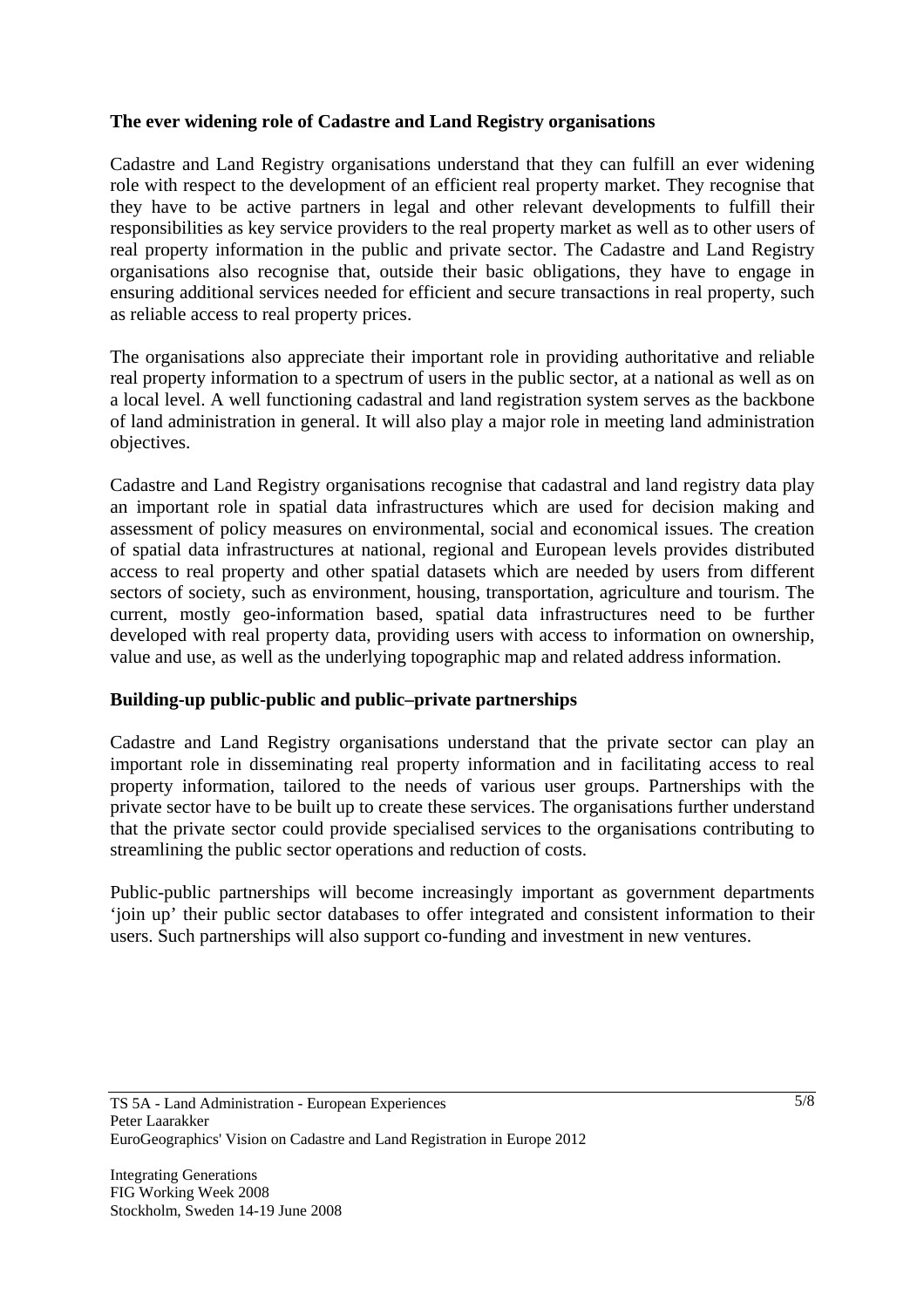## **Implementing the role in securing rights to real property**

Cadastre and Land Registry organisations underline the overall importance of maintaining their role in guaranteeing ownership and securing rights in real property, and that continued public trust is crucial to the well being of the real property market.

## **Access to land and to tradable real property assets for social and economic development**

Cadastre and Land Registry organisations recognise that access to real property and to services which secure transactions with real property assets are vital to social and economic development in all countries. It can be observed that countries with widespread and secured real property rights are most often countries with a good economy and that such services are still lacking in most developing countries as well as in economies in transition. Cadastre and Land Registry organisations understand that they should help in bridging the gaps and in facilitating that people in all countries have equal rights to have their assets secured and formalised.

## **4. VISION STATEMENT**

The Cadastre and Land Registry organisations are committed to *providing 'state of the art services to the Real Property and land information market within the e-government framework by co-operating in the building of national and European Spatial Data Infrastructures'* 

In implementing this vision, the Cadastre and Land Registry organisations have identified and outlined the services which they should be able to provide by 2012. The order of the undermentioned services does not reflect any hierarchy. For some organisations the focus will be more on the land market, for other organisation on building the national spatial data infrastructure. However as a community we have to render all services.

By 2012 Cadastre and Land Registry organisations in Europe will:

*Provide state of the art services to the real property and land information markets. They will:* 

- Establish one-stop service portals that allow actors in the real property market to be able to find all information and government services that can be relevant for a regular real property transaction in electronic form. It is optimal to have a single organisation responsible for the related databases, but if that is not the case, relevant organisations should ensure common portals providing a single gateway to cadastre, land registry and other data like taxes, public restrictions, zoning, environmental and utility data. The real property market will function in an optimal way if access to information is open, only restricted by rules of privacy as outlined in national or European legislation.
- Ensure a network of co-operation with other institutions that is necessary to create the above mentioned one stop service portals.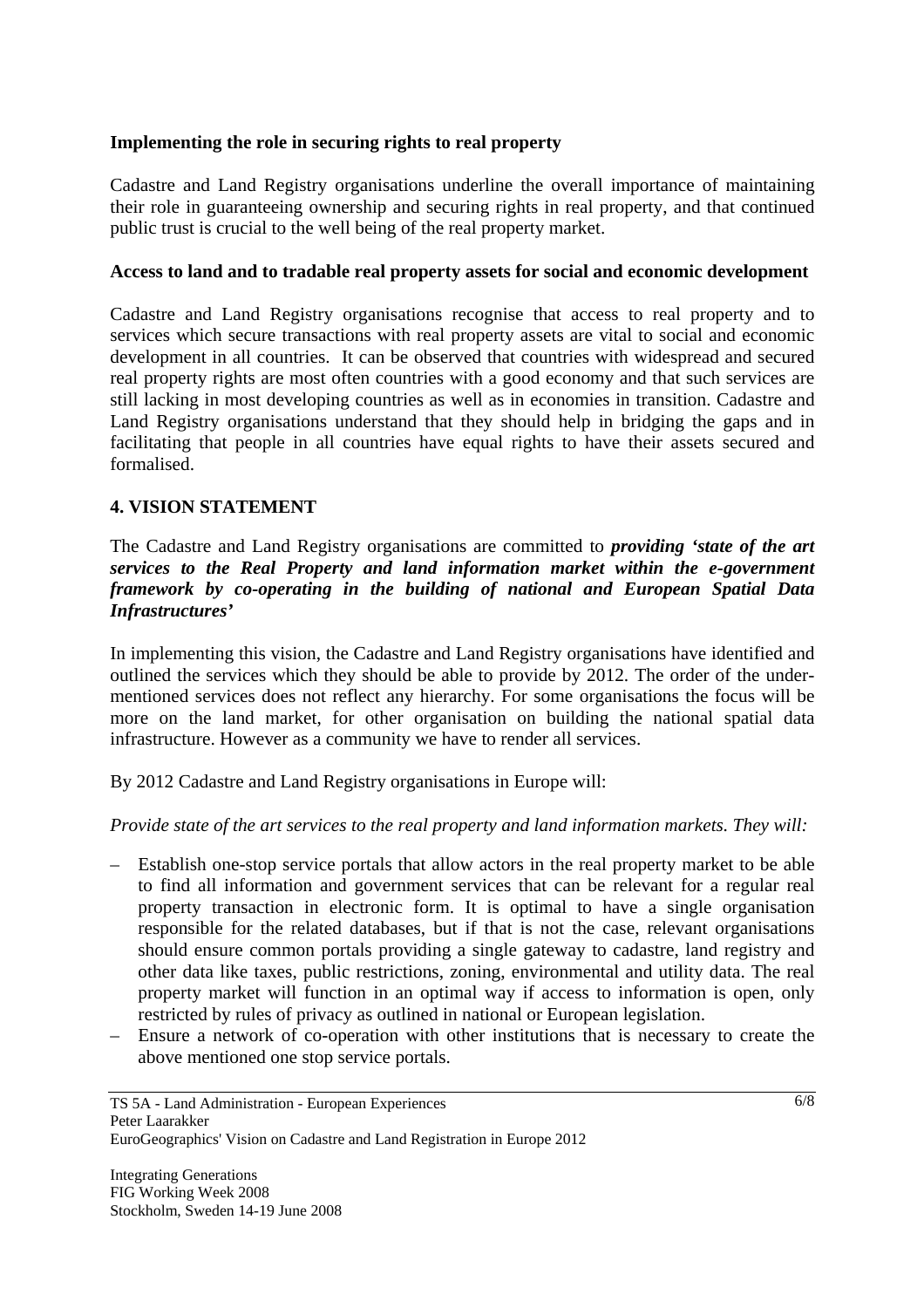- Anticipate and respond to new user requirements, such as for registering real property rights to volumes under or above the surface of the earth.
- Facilitate that relevant real property information is made available for value-added public and private information services as far as this is not conflicting with rights to privacy.
- Ensure that documents for registration in the cadastre and land register can be submitted in electronic form by professional agents and, when relevant, by the public.

## *Co-operating in building the National and European Spatial Data Infrastructure*

- Ensure that cadastral and real property data are part of the development of national spatial data infrastructures to ensure harmonisation and interoperability of data, metadata and services on different levels and between different sectors.
- Ensure that relevant cadastral and real property information is standardised and described in meta data systems in such a way that it can be made available through the European spatial data infrastructure following the INSPIRE directive.

## *Supporting the European policies*

- Support the implementation of legislation and technical solutions which facilitate secure mortgage lending across national borders.
- Participate in the EULIS (European Land Information Service) project or in corresponding pan-European real property information services which facilitate access to information needed for cross border real property transactions.

## *Building an efficient and effective organisation*

- Ensure that the time and costs for registration procedures are reduced to the minimum.
- Have in place measurable performance indicators, including regular user satisfaction surveys.
- Have in place solutions which allow fees and duties called up by the registries to be paid by remote methods of e-payment.

## *Assisting Cadastre and Land Registry organisations in developing countries and transition economies*

– Are ready to assist, through the relevant international organisations, in developing strategies and methods as well as in actions needed for implementing efficient and accessible cadastre and land registration services in developing countries and in transition economies, with the aim that all people should have equal rights to have their real property assets secured and formalised.